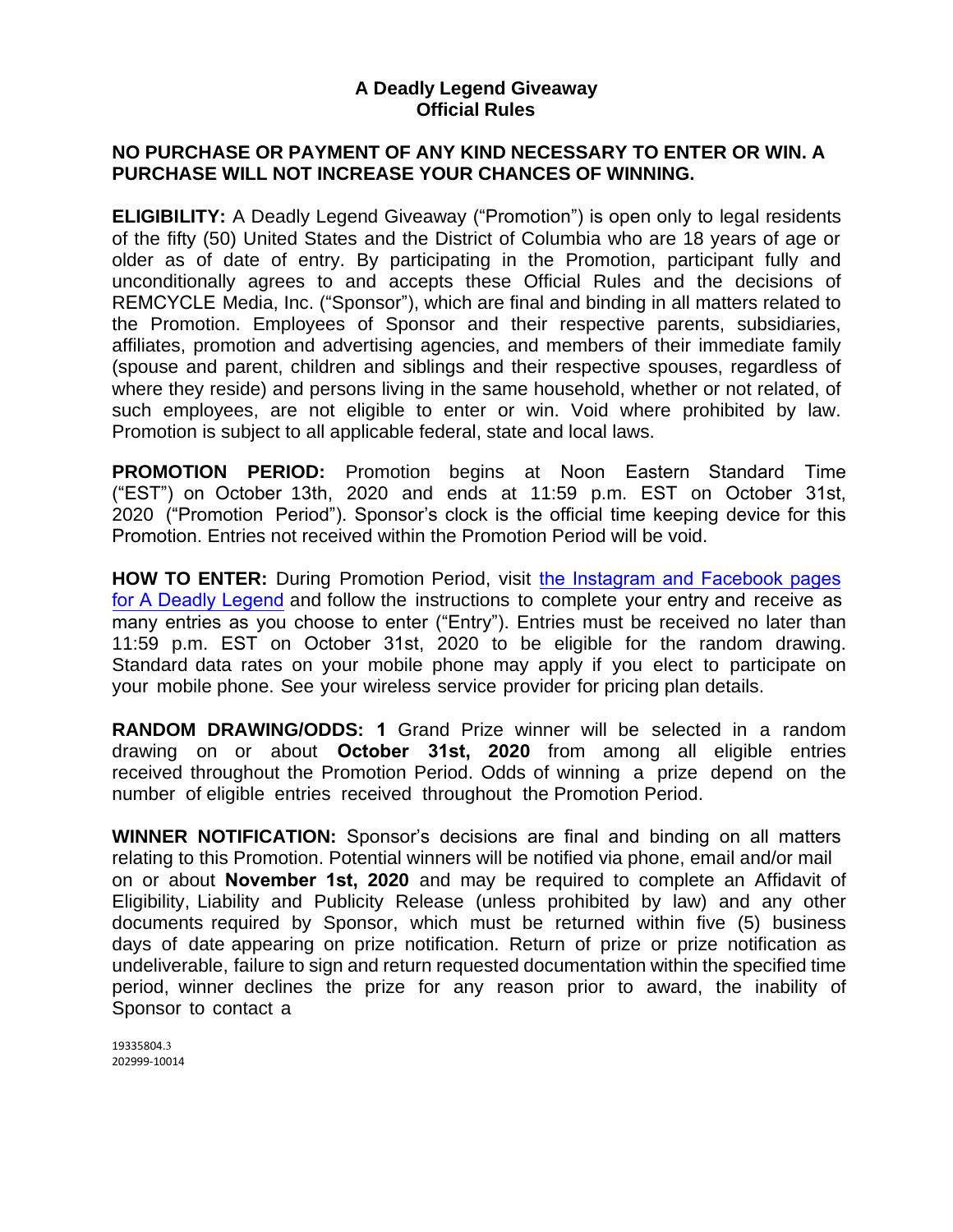potential winner within a reasonable time period or noncompliance with these Official Rules by a potential winner will result in disqualification and, at Sponsor's sole discretion, the applicable prize may be awarded to an alternate winner. In the event a winner is at least 18, but still considered a minor in his/her jurisdiction of residence, Sponsor reserves the right to award the prize in the name of his/her parent or legal guardian who will be responsible for fulfilling all requirements imposed on winners set forth herein.

## **GRAND PRIZE (1)**: A Deadly Legend **"What About Connor?!" Halloween Giveaway**:

Breakdown of Each: (1) Apple AirPods. Approximate Retail Value ("ARV") of \$115, (1) Amazon Gift Card, Approximate Retail Value ("ARV") of \$100, (1) Sling TV Gift Card, Approximate Retail Value ("ARV") of \$50, (1) A Deadly Legend Movie ("ADL") DVD Approximate Retail Value ("ARV") of \$12, (1) ADL Tee, (1) ADL Mask and (1) ADL Beanie Approximate Retail Value ("ARV") of \$40, Mick's Media Jewelry (1) Pendant, (2) Pairs of Spooky Earrings Approximate Retail Value ("ARV") of \$75, (2) Pair of Fast Food Socks Approximate Retail Value ("ARV") of \$30, (1) Knock em, Sock Em Dice Game Approximate Retail Value ("ARV") of \$15, Sloth Keychain Approximate Retail Value ("ARV") of \$5, (3) Prank Gifts Approximate Retail Value ("ARV") of \$30.

Winners are responsible for all applicable federal, state and local taxes, if any, as well as any other costs and expenses associated with prize acceptance and use not specified herein as being provided. All prize details are at Sponsor's sole discretion. **Total ARV of all prizes: \$472 USD.**

**GENERAL CONDITIONS:** By participating, each entrant agrees: (a) to abide by these Official Rules and decisions of Sponsor, which shall be final and binding in all respects relating to this Promotion; (b) to release, discharge and hold harmless Sponsor, REMCYCLE Media, Inc. and their respective parents, affiliates, subsidiaries, and advertising and promotion agencies, and the respective officers, directors, shareholders, employees, agents and representatives of the forgoing (collectively, "Released Parties") from any and all injuries, liability, losses and damages of any kind to persons, including death, or property resulting, in whole or in part, directly or indirectly, from entrant's participation in the Promotion or any Promotionrelated activity or the acceptance, possession, use or misuse of any awarded prize; and (c) to the use of his/her name, voice, performance, photograph, image, entry, and/or likeness for programming, advertising, publicity and promotional purposes in any and all media, now or hereafter known, worldwide and on the Internet, and in perpetuity by Sponsor and its designees, without compensation (unless prohibited by law) or additional consents from entrant or any third party and without prior notice, approval or inspection, and to execute specific consent to such use. By participating, entrant also agrees not to release any publicity or other materials on their own or through someone else regarding their participation in the Promotion without the prior consent of the Sponsor, which it may withhold in its sole discretion.

**MISCELLANEOUS:** Released Parties are not responsible for lost, late, incomplete, damaged, inaccurate, delayed, misdirected, undelivered, or garbled Entries, or for lost, interrupted or unavailable network, server, Internet Service Provider (ISP), website, or other connections, availability or accessibility or miscommunications or failed computer, satellite, telephone or cable transmissions, lines, or technical failure or jumbled, scrambled, delayed, or misdirected transmissions or computer hardware or software malfunctions, failures or difficulties, or other errors or difficulties of any kind whether human, mechanical, electronic, computer, network, typographical, printing or otherwise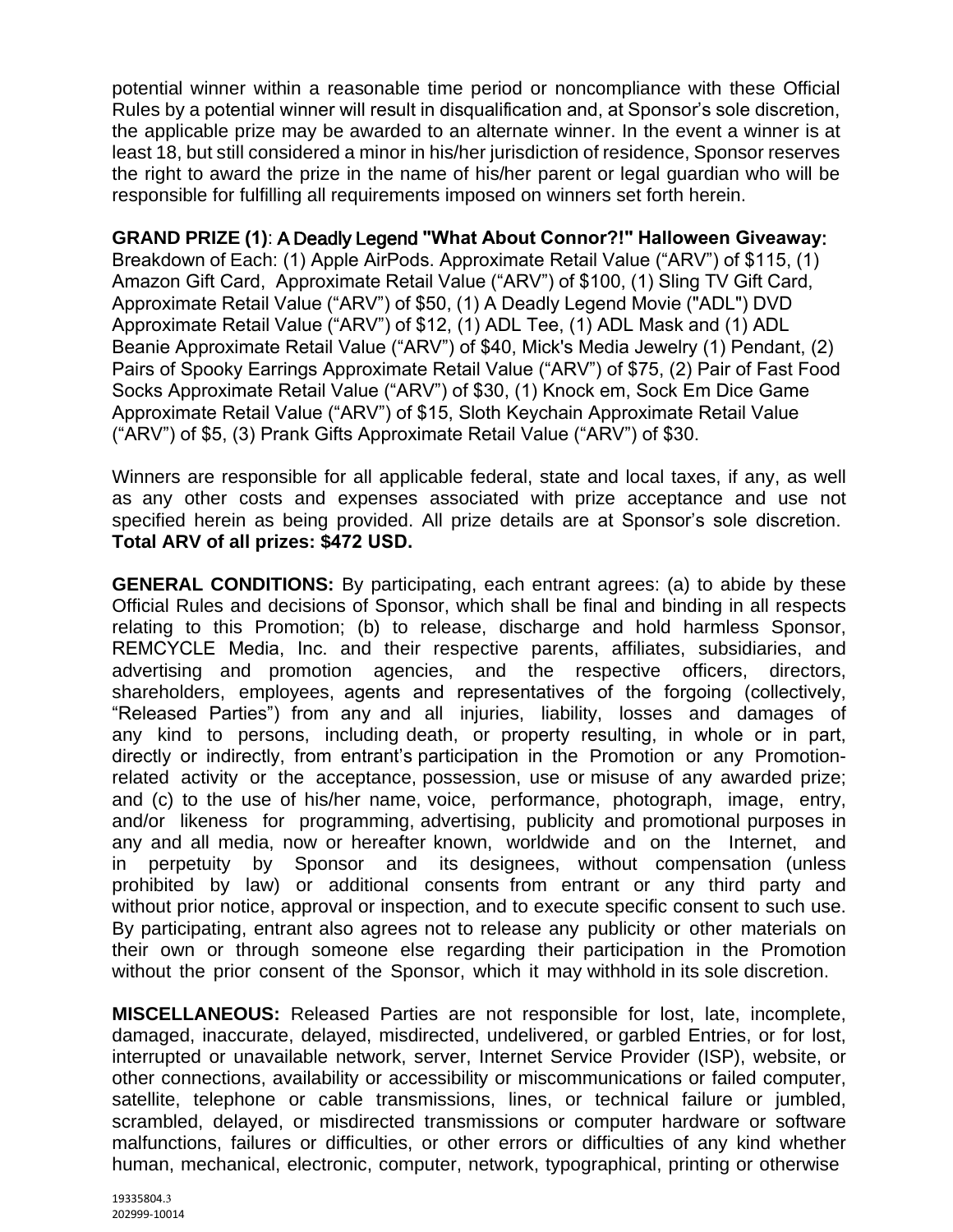relating to or in connection with the Promotion, including, without limitation, errors or difficulties which may occur in connection with the administration of the Promotion, the processing of Entries, the announcement of the prizes, or in any Promotion-related materials. Released Parties are also not responsible for any incorrect or inaccurate information, whether caused by site users, tampering, hacking, or by any equipment or programming associated with or utilized in the Promotion. Released Parties are not responsible for injury or damage to any person's computer related to or resulting from participating in this Promotion or downloading materials from or use of the website. Persons who tamper with or abuse any aspect of the Promotion or website, who act in an unsportsmanlike or disruptive manner or who are in violation of these Official Rules, as solely determined by Sponsor, will be disqualified and all associated entries will be void. Should any portion of the Promotion be, in Sponsor's sole opinion, compromised by virus, worms, bugs, non-authorized human intervention or other causes which, in the sole opinion of the Sponsor, corrupt or impair the administration, security, fairness or proper play, or submission of entries, posts, Sponsor reserves the right at its sole discretion to suspend, modify or terminate the Promotion (or portion thereof) and, if terminated, at its discretion, select the potential winners from all eligible, non-suspect entries received prior to action taken. CAUTION: ANY ATTEMPT TO DELIBERATELY DAMAGE THE WEBSITE OR UNDERMINE THE LEGITIMATE OPERATION OF THE PROMOTION MAY BE IN VIOLATION OF CRIMINAL AND CIVIL LAWS AND SHOULD SUCH AN ATTEMPT BE MADE, SPONSOR RESERVES THE RIGHT TO SEEK ANY AND ALL REMEDIES AVAILABLE FROM ANY SUCH INDIVIDUAL TO THE FULLEST EXTENT OF THE LAW, INCLUDING CRIMINAL PROSECUTION.

**ARBITRATION:** Except where prohibited by law, as a condition of participating in this Promotion, participant agrees that (1) any and all disputes and causes of action arising out of or connected with this Promotion, or any prizes awarded, shall be resolved individually, without resort to any form of class action, and exclusively by final and binding arbitration under the rules of the American Arbitration Association and held in Miami, Florida; (2) the Federal Arbitration Act shall govern the interpretation, enforcement and all proceedings at such arbitration; and (3) judgment upon such arbitration award may be entered in any court having jurisdiction. Under no circumstances will participant be permitted to obtain awards for, and participant hereby waives all rights to claim, punitive, incidental or consequential damages, or any other damages, including attorneys' fees, other than participant's actual out-of-pocket expenses (i.e., costs associated with participating in this Promotion), and participant further waives all rights to have damages multiplied or increased.

**CHOICE OF LAW:** All issues and questions concerning the construction, validity, interpretation and enforceability of these Official Rules, or the rights and obligations of participant and Sponsor in connection with the Promotion, shall be governed by, and construed in accordance with, the substantive laws of the State of New York, USA.

**REQUEST FOR WINNER'S NAMES:** For the names of the winners (available after November 01, 2020) send a self-addressed, stamped, envelope by November 12, 2020 to: A Deadly Legend Giveaway Winners, P.O. Box 535, Rock Hill NY 12775